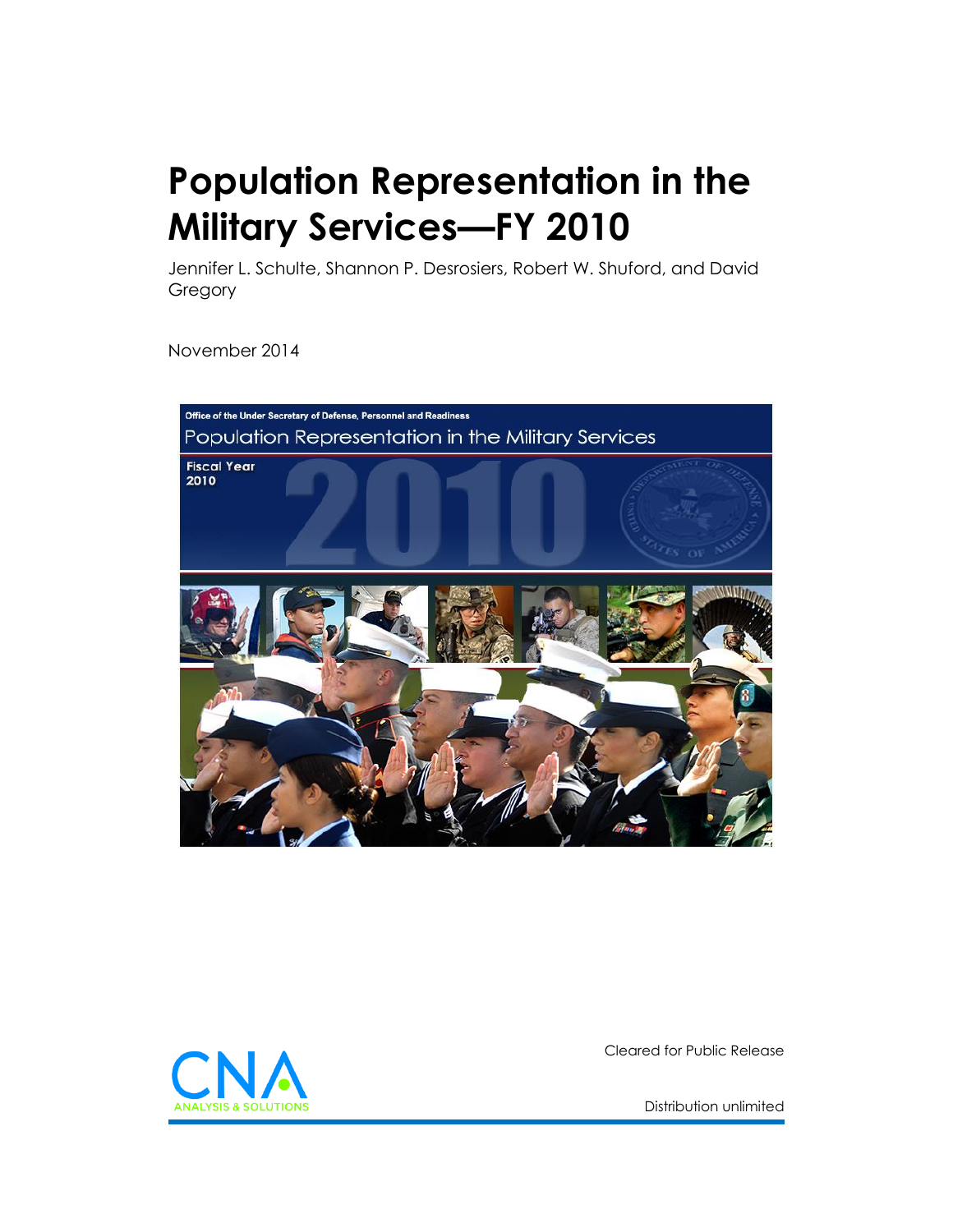

This document contains the best opinion of CNA at the time of issue. It does not necessarily represent the opinion of the sponsor.

### **Distribution**

<span id="page-1-0"></span>Distribution unlimited. Specific authority: N00014-11-D-0323.

Copies of this document can be obtained through the Defense Technical Information Center at www.dtic.mil or contact CNA Document Control and Distribution Section at 703-824-2123.

**Approved by: November 2014**

- Juirta Hathangasi

Anita Hattiangadi, Research Team Leader Marine Corps Manpower Team Resource Analysis Division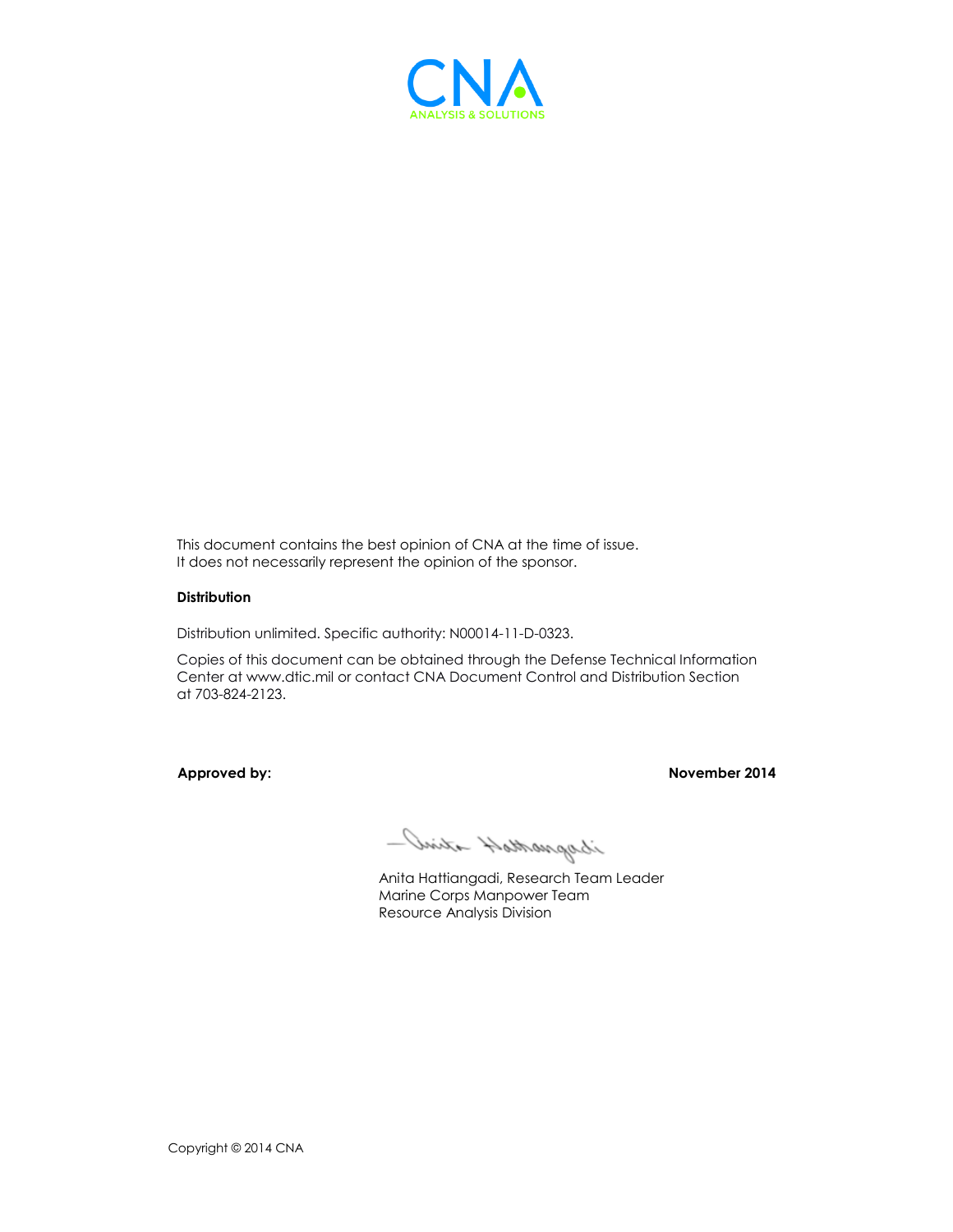

## **Population Representation in the Military Services—FY 2010**

To view the FY 2010 Population Representation in the Military Services Summary document and all related tables, please visit [https://www.cna.org/pop-rep/2010/.](https://www.cna.org/pop-rep/2010/)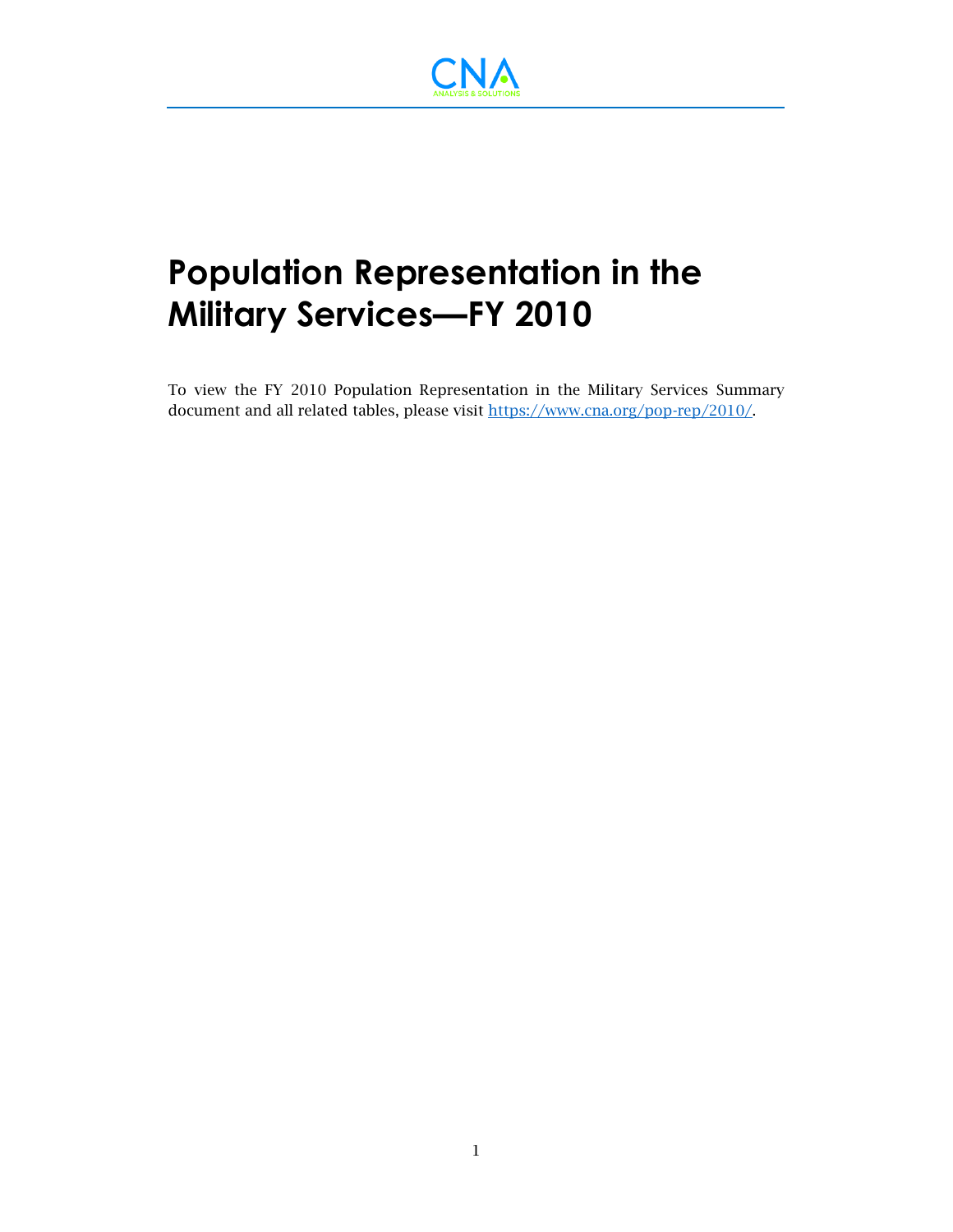

### **The CNA Corporation**

This report was written by CNA Corporation's Resource Analysis Division (RAD).

RAD provides analytical services—through empirical research, modeling, and simulation—to help develop, evaluate, and implement policies, practices, and programs that make people, budgets, and assets more effective and efficient. Major areas of research include health research and policy; energy and environment; manpower management; acquisition and cost; infrastructure; and military readiness.